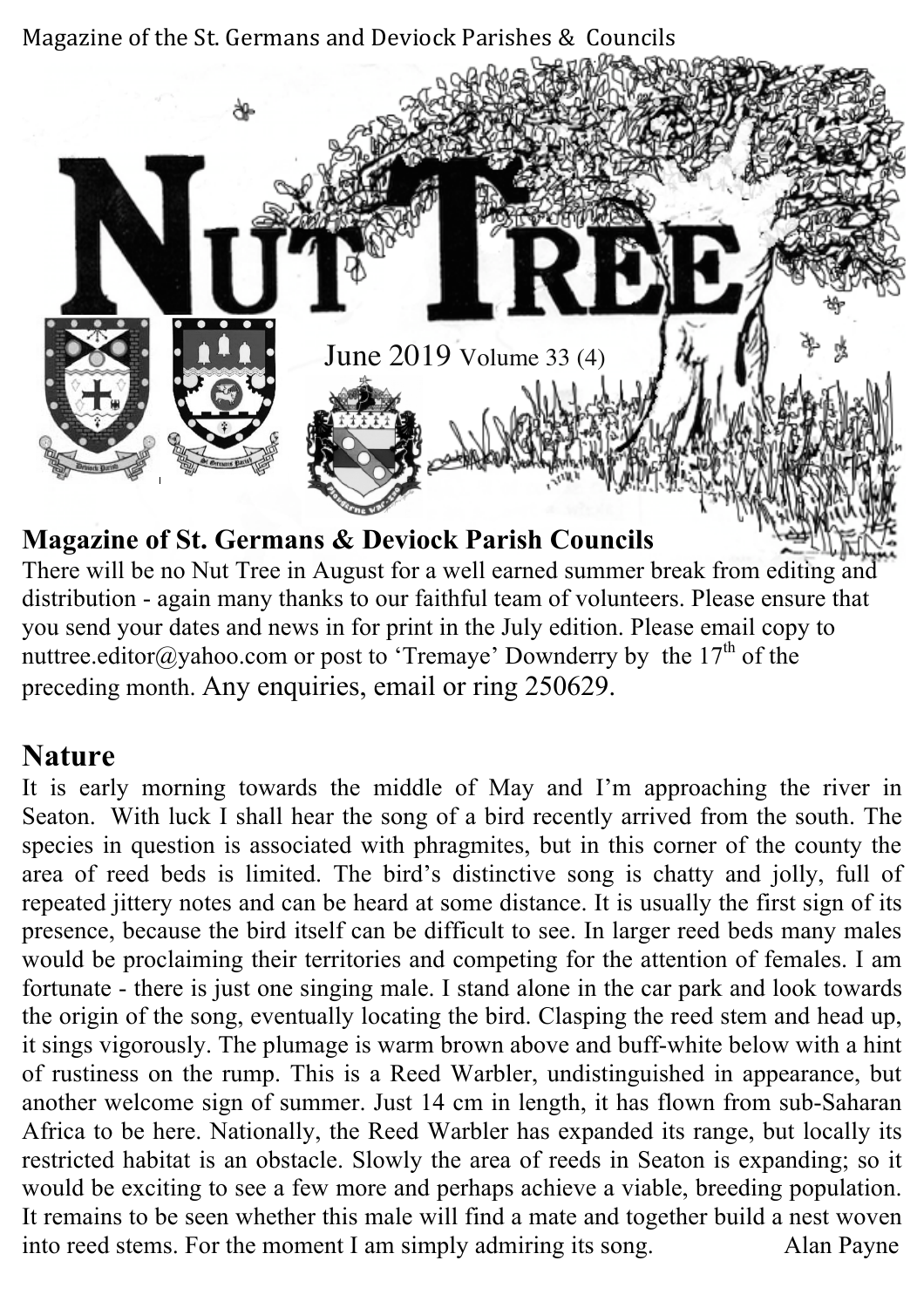#### **From the Parishes - St Germans**

First of all, a big thank you to all who visited the Fact-Finding meetings. We now have a pretty good idea where all of the problems are. The first items on our agenda will be speed visor signs in Polbathic in both directions. Whilst that happens, we will be talking to Highways to try to improve the main junction in the centre of St Germans. We will also be raising A38 issues again! Speeding, parking and the A38 are top of the list but there are a host of other issues that should be tackled.

The next action will be to review all of the information and see what can be done and survey you all so that we can put together a plan for the Parish so that over the next few years we can try to help solve some of the problems that are here today.

On 14<sup>th</sup> May we attended a Community Speed engagement event trying to understand what we can do and the outcomes that are possible. You may have noticed that the Tideford playground may seem to be ignored. That is not the case, the Council have plans to upgrade items but we are waiting on Port Eliot to renew the lease before investing your money in these items. It is still regularly inspected for your safety.

**Deviock Parish -** Parish Council Meeting: 13<sup>th</sup> June 2019, 7.30 pm at Downderry Methodist Church. Planning Committee:  $27<sup>th</sup>$  June 2019, 6.30 pm (if required), at Downderry Methodist Church.

Karen Pugh has been appointed our **New Parish Clerk** to Deviock Parish Council from  $1<sup>st</sup>$  June 2019. Karen is altering the public opening hours at the office to Wednesdays: 2pm – 4pm & Thursdays: 1pm – 3pm

At the Deviock Annual Meeting  $(9<sup>th</sup> May 2019)$  Marion Temlett was re-elected as Chair of Deviock Parish Council and Biddy Lloyd was elected as Vice-Chair.

DOWNDERRY MEMORIAL GARDENS - A group of gardening volunteers meet once a month on Saturday mornings  $10 \text{ am} - 12 \text{ noon}$  to help maintain and improve these gardens which are a great local asset. Please come along and join in. The List of Dates for 2019: -  $15^{th}$  June;  $20^{th}$  July;  $17^{th}$  August;  $14^{th}$  September &  $12^{th}$  October.

DEVIOCK PARISH COUNCIL LOAN FUND

The Council provides interest free loans (up to £1,000) to local organisations for specific projects (subject to terms and conditions). Please contact the Clerk or one of the councillors if your organisation thinks it could benefit from this service.

The Deviock Parish Office is at:- The Vestry, St. Nicolas Church, Main Road, Downderry PL11 3LE Tel. No. 01503 250 052 clerk.deviockpc@btinternet.com

Opening hours are:- Wednesdays: 2pm – 4pm & Thursdays: 1pm – 3pm

Check out: www.deviockparish.org.uk (Agendas and Minutes are available on the website). Karen Pugh (Clerk)

#### **The Zone** - **a Fresh Expression of The Methodist Church in Downderry** The Chapel by the Sea The service for June is Sunday June 9<sup>th</sup> at 6pm and will

be taken by our Superintendent The Reverend Jonathan Budd

There will be refreshments after the service. We welcome everyone to join us.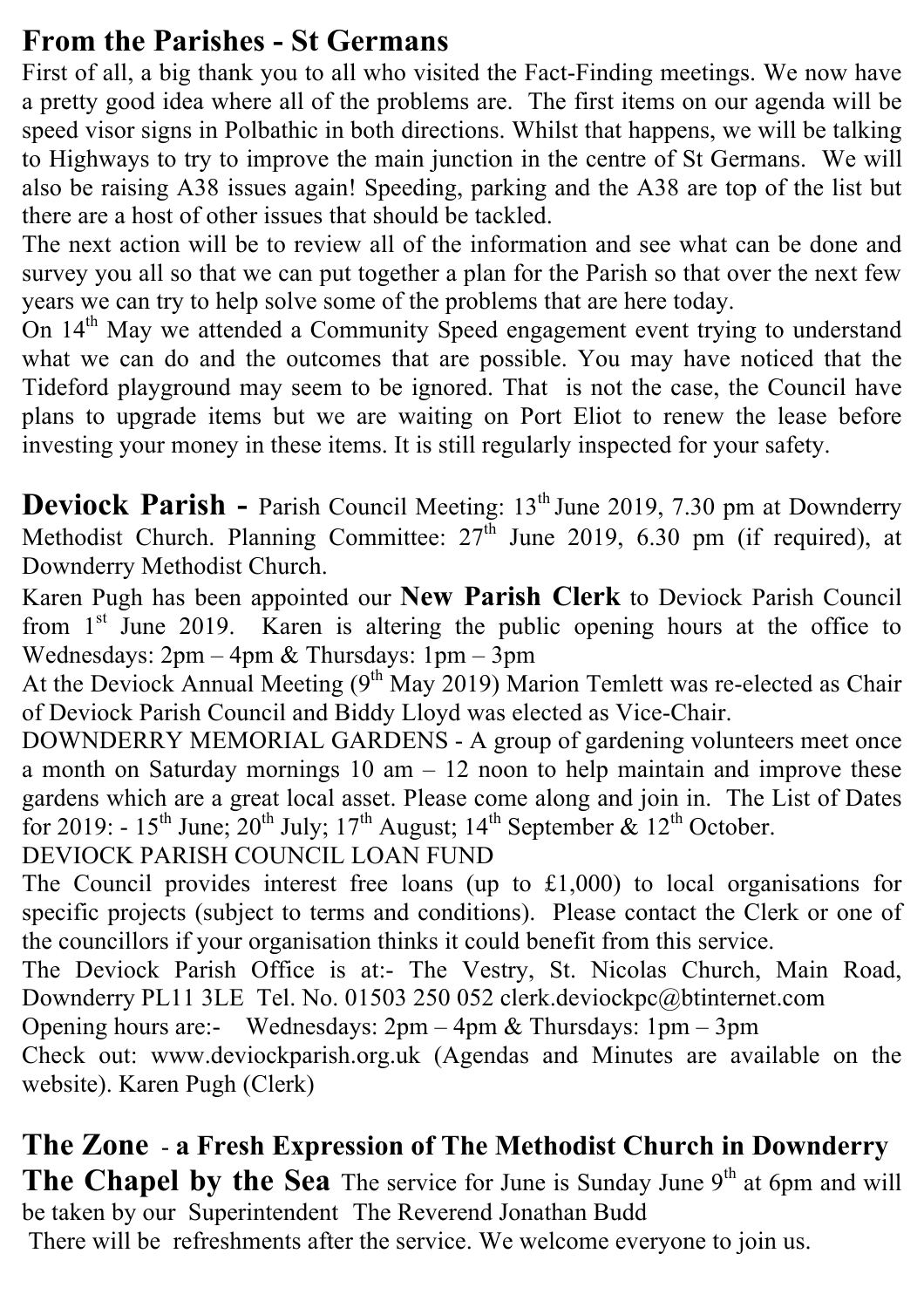#### **News from County Hall-Richard Pugh**

Every 20 minutes another young person comes into care and needs to be placed with a foster family in the UK. Across the country there is a shortage of foster carers and here in Cornwall the situation is no different. Cornwall Council currently needs more people to offer a



loving home to the almost 500 young people in care across the county. The Council is aiming to recruit an additional 40 foster families by the end of the year. Across Cornwall there is a diverse range of young people in care and this means foster carers need to come from a variety of backgrounds and have different life experiences. The children range in age from newborn to teenagers and some are sibling groups but like all children they need to be part of a family where they are nurtured and feel safe. Foster carers work as part of a team of professionals and receive training to develop the skills required to meet the needs of the children in their care. If you require any further information on fostering please phone 01872 323 638. Public Spaces Protection Orders : Renewal of existing dogs on Beaches restrictions to come into effect April/May 2020. This is advanced notice of a Public consultation which is planned from August 2019. The law requires that Public Open Spaces Protection Orders (seasonal dogs on beach restrictions) must be renewed every three years which include, amending, removing or creating additional ones and the Council must consults on these orders before they can be implemented. Existing orders end in April 2020 and new orders will need to be in place before any seasonal restrictions can come into effect. The forthcoming consultation could present an opportunity to harmonise seasonal dogs on beaches restrictions across Cornwall, which would make it simpler to understand, avoid confusion when restrictions apply and make it easier to ensure compliance. I will provide further information in the next few weeks and a further reminder of the public consultation in August. If I can help anybody with any Cornwall Council related issues please contact me on 01503 220768 or richard.pugh@cornwallcouncillors.org.uk

#### **St Germans Group Parish Pastoral Team**

Need a listening ear? The Pastoral Team are here to help. What can we do? We are a trained team with members from the different villages which make up the St Germans Group Parish. Our listening service is freely available to everyone who lives in the parish, whether or not you go to Church; in fact the Church will not even be mentioned unless you wish to broach the subject. We see our role as offering good listening and responsible friendship. You might be new to the area and feeling a bit lost. Recovering from an operation, or feeling a bit below par. Life might feel a bit overwhelming at the moment. You might be caring for someone and want a bit of space. You may have lost someone dear to you. You may like a prayer to be said for you or a loved one. These are just a few examples. There may be other ways we could be of help. If you would like more information, or to ask for a visit, please phone 07979 515100 and be prepared to leave a message.The person who visits you will get in touch with you first, and if you would still like a visit you can arrange the best time with them.When a team member visits for the first time they will always show you their ID issued by Diocese of Truro.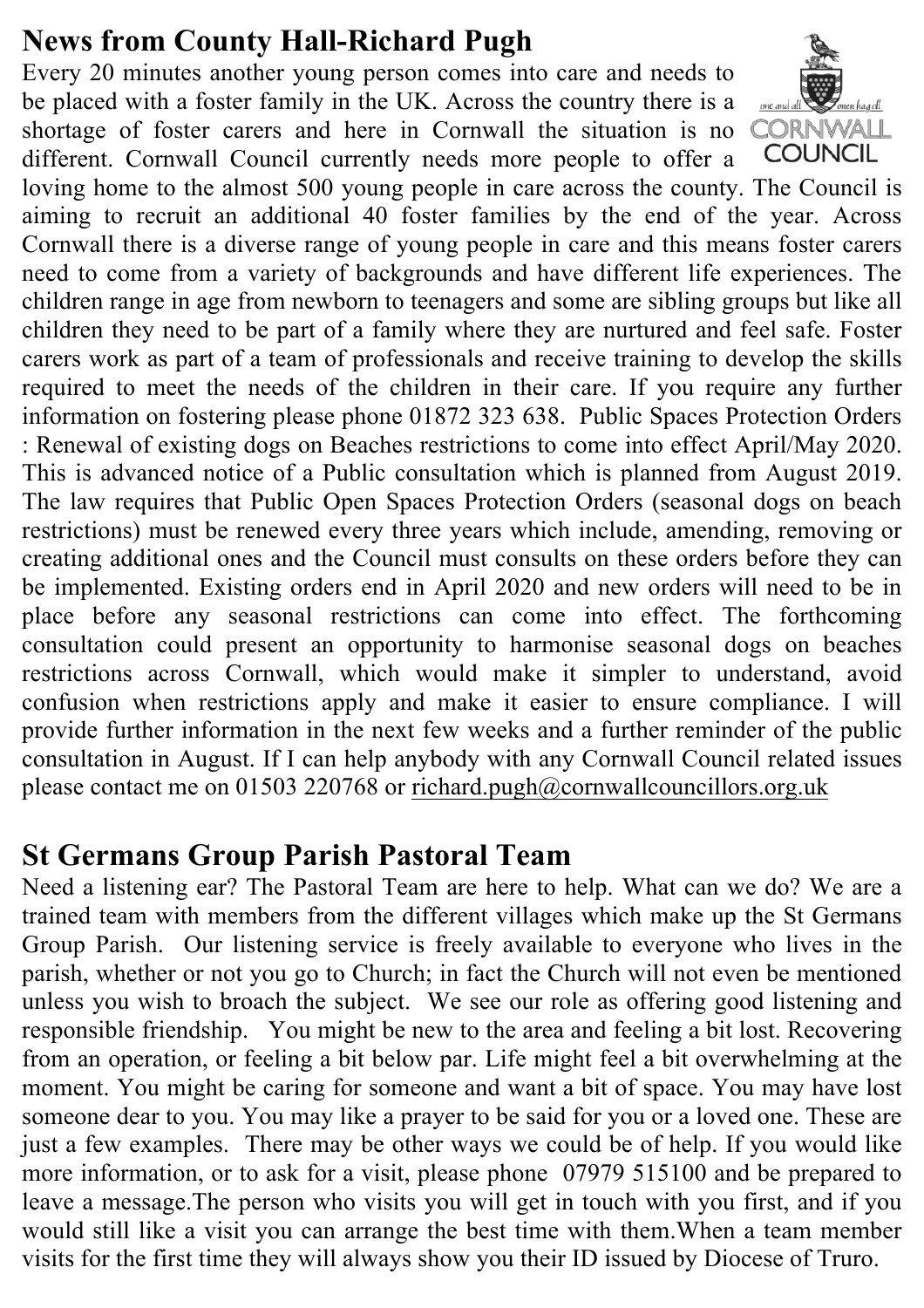**Stroke Befriending Service** Volunteer Cornwall are urgently looking for volunteers to help recent stroke patients in their recovery journey. Stroke Befriending volunteers meet with other stroke patients once a week for six weeks and offer support and encouragement. This can really help mental wellbeing and make people feel less isolated and more connected to their community. We support volunteers every step of the way. As a volunteer you can use your experience to help others, receive valuable training and gain skills in befriending. Margaret, one of Volunteer Cornwall's volunteers, explains: "I always feel that if you can help someone else it's all worthwhile and you can pass on your knowledge and information to them and hopefully they will gain from it too. I really enjoy it" Get in touch www.volunteercornwall.org.uk/stroke, or email VCProjects@volunteercornwall.org.uk or call 01872266997

**Simple ways to save the planet –** *Want* **versus** *Need* While in London a few weeks ago I saw a placard that read "What's the point of having everything we want, when we don't have what we need, like the air that we breathe." This gave me food for thought; our biggest problem is that we are currently consuming more than our earth can provide and the lines between what we need and what we want have become blurred. So what can we do? The first point to consider is that almost everything we spend money on will have a carbon footprint. So reduce is the key message here; ask before you buy, do I need this, or do I just want it? And if the later is the case, what is the environmental impact? *Can you get what you want second hand?* Never has it been easier to acquire used items; try Freecycle or Freegle. Both of these sites offer unwanted items for free. Alternatively Ebay and Gum Tree are just two places that offer second hand items for sale. On the high street there are many charity shops specialising in clothes, books, furniture and other household items. *Can you repair what you have?* Remember any new item has a carbon cost in its production, so continuing to use something inefficient is usually greener than buying new. Repair cafes are becoming popular; a community day of people exchanging trades. The most successful I know of is in Falmouth on the first Sunday of the month. Perhaps this is something we could aspire to in our own community? If you must buy new, can the item you need be made or sourced locally? Always buy the best quality you can afford, for longevity. When it comes to waste, if the council cannot recycle something, you may be able to find someone who can through www.terracycle.com. *Did you know* the council will recycle clothes too worn to donate to charity shops? Simply place your rag in a tied bag in the black bottle box. We've moved to reusable bags for our shopping. However new cotton bags have a surprisingly high carbon footprint. So I'll be running a bag making workshop for all on Thursday 11th July at Scholars from 11am until late afternoon. I've got lots of material, but do feel free to bring your own if you want to. Free of charge and all welcome. *Top tip* – feeling cold? Don't turn up the heater. Put on a jumper! LS

#### **Coffee Morning Eliot Hall Community Centre St Germans Thursday June 20th 10am - midday**

Come and join us for a hot drink and a toasted teacake - all welcome.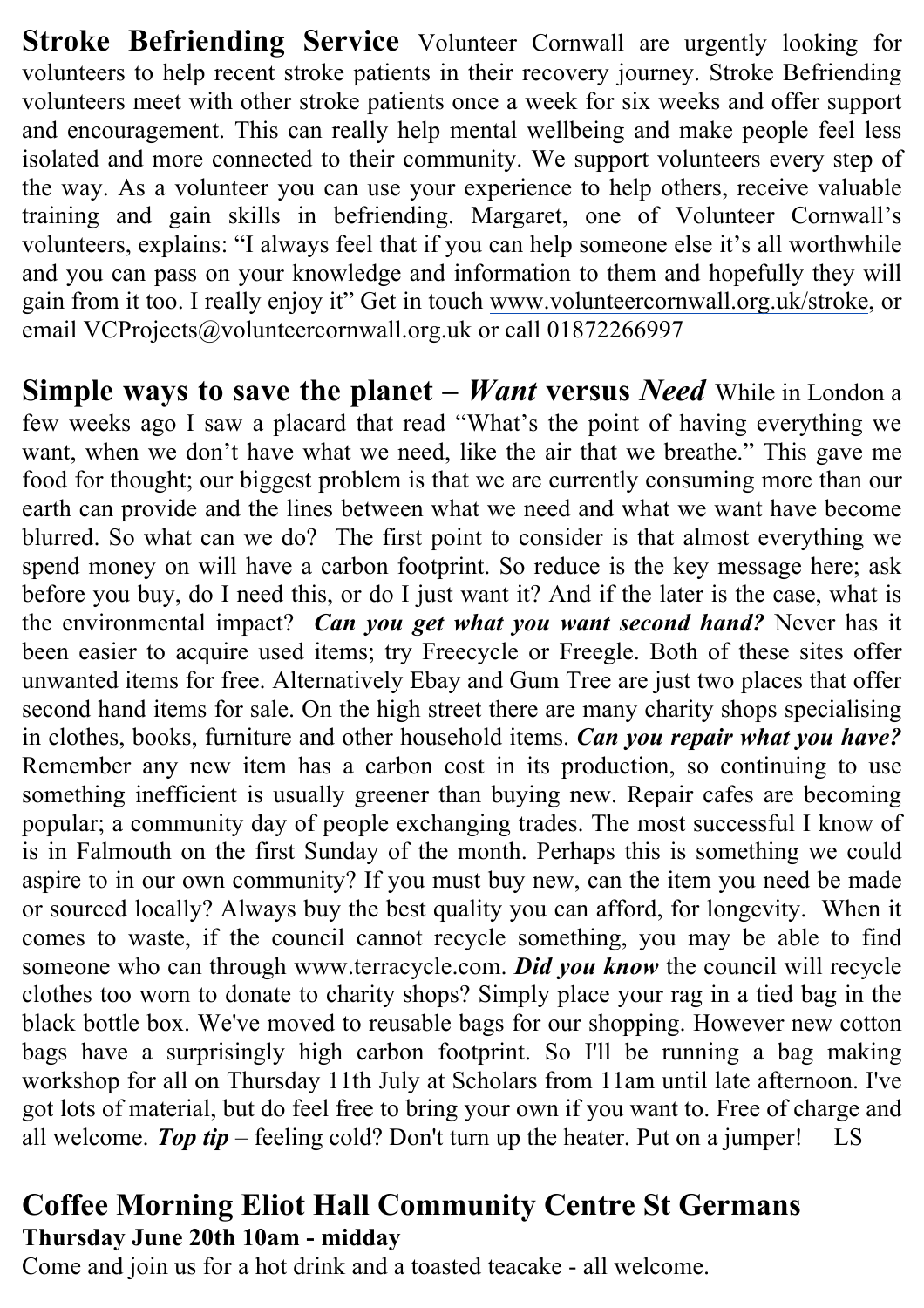#### **Downderry & Seaton Drama Group, The Big Tent Event - 18th June**  Following the success of our last panto 'Sleeping Beauty' plans are underway for the next one. Would you like to be involved and have some fun? If so, please come to our open evening to chat with members of the Downderry & Seaton Drama Group to find out what's involved in putting on a production. So if your interest is in lighting or sound, props or costumes or you may like to 'tread the boards' as they say, come to the Downderry & Seaton Village Hall on Tuesday 18th June from 7.30pm to find out more.

#### **St Germans and Area Public Transport Group**

I hope that by now you will have been getting used to the new train and bus timetables. You probably have a number of old and newer ideas about public transport travel - how it works and how it can be improved. You'll remember that the Rail Users Group has merged into a bus and rail users organisation, representing people in the Rame Peninsula and wider area. Thus, don't forget to come to the annual meeting of the **St Germans and Area Public Transport Group**: **Tuesday June 18th in the Methodist Church St Germans, at 7 p.m.** Representatives from Plymouth Citybus / Go Cornwall Bus and Great Western Railway will be at the meeting. Please send us questions and comments now so that carefully considered answers can be given. Could you let me have them by Monday June  $10^{th}$ . Phone 01503 230106; email have them by Monday June  $10^{th}$ . Phone 01503 230106; email a.cousins345@btinternet.com. You'll all be aware of the increasing congestion on roads, and continuing danger of accidents. You'll also be very conscious of the way in which the Extinction Rebellion activities have reminded us of the pressing importance of reducing carbon emissions, and you may know that councils in Cornwall have been voting to declare a climate emergency, and to take action about this. An important part we can all play is to use public transport more and our cars less frequently. We need to encourage the public transport providers to improve services which will meet our needs: our Public Transport Group needs your support in pressing for this. Alan Cousins

#### **St Germans & District Garden Club**

In May Pat Ward gave us a wonderfully illustrated account of a tour she took with the Cornwall Garden Society in the Lake District. A collection of very different and interesting gardens with the backdrop of the rugged countryside of the lakes all captured by Pat's photographs. We will be organising garden visits towards the end of this month and in July but destinations have yet to be decided. We will be contacting members by email but if you wish to check details please ring Ann on 01503 232932 or David on 01503 230305. Our talks will restart in September on Wednesday  $18<sup>th</sup>$  with a talk by Christopher Bailes on 'Hardy Orchids'.

**Evening Service for Healing and Wholeness** A short service with prayer for healing for any who wish for it, including prayer for family or friends. Everyone welcome who wants prayer for themselves or others, whether churchgoers or not.Tideford Church, Sunday June 2nd 2019 at 5pm. St Germans Group Parish Contact Richard Laugharne for information on 230333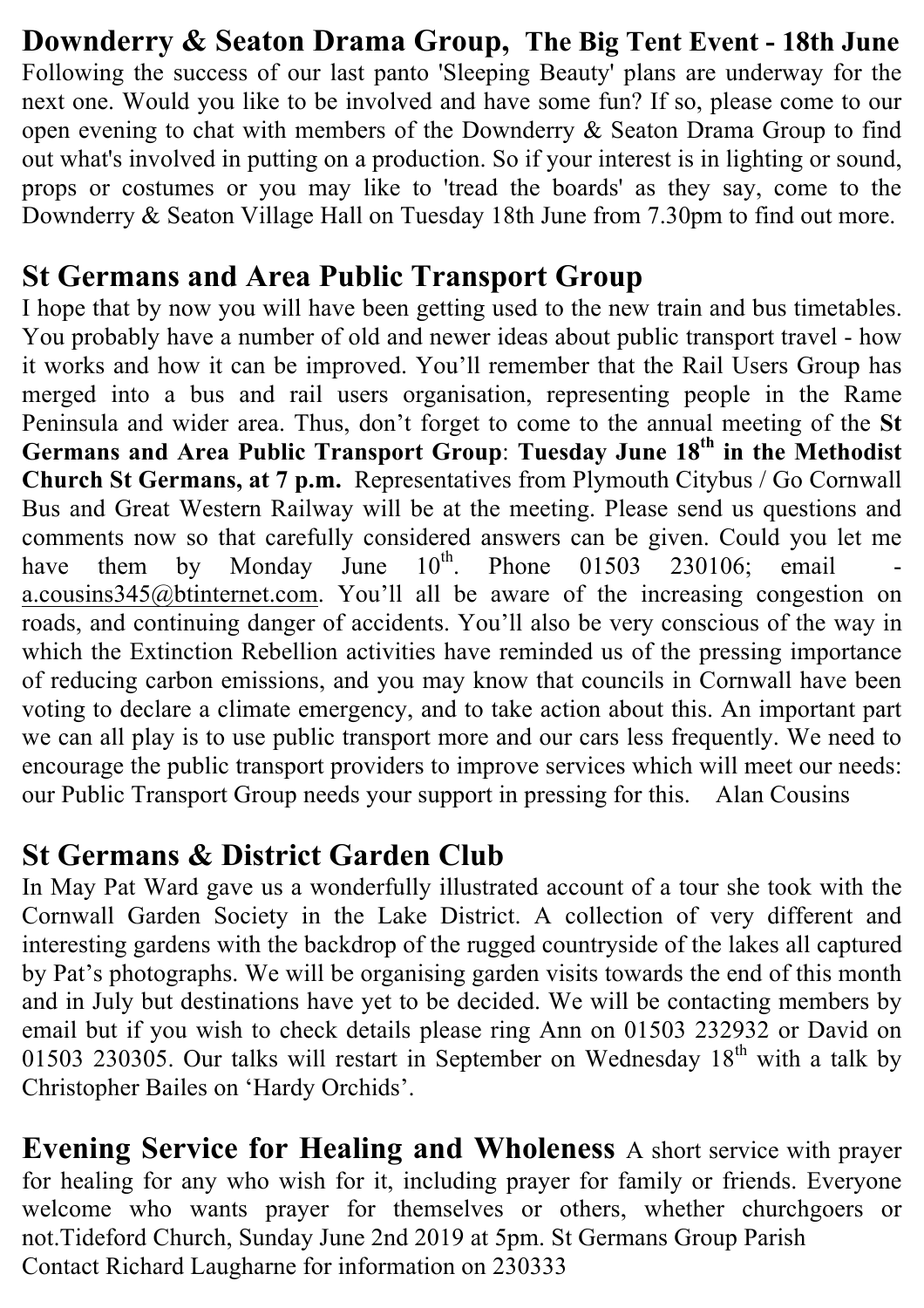## **Charity Summer Party Update**

In aid of **Parkinson's UK, Cornish Hospice** and **Cornwall Air Ambulance 7.00 pm Saturday 8th June** With music by **Rocksea**, **Halfway Harmony** singers, **J4V** and guitarist **Neil Waterman**. Full bar, hot dogs, snacks and charity stalls **Raffle** with amazing prizes including hampers, dining experiences, champagne, pooch pampering and a personalised motorsport event. £5 on the door.

# **St Germans Thursday Club**

Our trip on April 25th to Tartendown Nursery was well enjoyed. Dawn Cowling gave a demonstration of how to prepare a hanging flower basket, and answered the various gardening questions we had. And then gave us coffee/tea and biscuits....and somehow she had arranged for the rain to keep off! May 9th - Our Looe/Hannafore visit was pleasant, but the Liskeard to Looe Valley train journey was missed due to a traffic incident on the main road. Again, it's a shame about the difficult steps (inside and outside) at the Old Guildhall Museum in Looe, because it's a most interesting place. £2 for a season ticket. AND events to come.... JUNE 13th - in the Eliot Hall at 2:30 pm, An illustrated talk: Crossing the Tamar by Les Deering, Tamar Valley AONB Heritage Guide. Les has been visiting and studying the bridges, ferries, civil war skirmishes, etc along the river, and enjoys sharing his enthusiasm. As usual, visitors very welcome. Raffle and refreshments. JUNE 27th - outing to Tavistock, a popular trip. Did you know that there have been markets in Tavistock for NINE centuries! The first market charter was granted to the monks of Tavistock Abbey in 1105. What's your favourite part of Tavi? Bus leaves at 10 am. Contact Trish Gregory 230697. Non-members may book for outings; priority to members, of course. Membership is still only £10 a year. Chairperson - Brenda Crago 01752- 85119 Report-SmC- 230106

# **Downderry and Seaton Village Hall Events**

**Coffee Morning, Tuesday 4th June**, 10am to 12 noon - Enjoy a delicious Scone with Tea or Coffee for just £1 while chatting with friends. There will be a Bric-a-Brac and Book Stall and raffle tickets for that morning's draw. All are welcome, including well behaved dogs on leads. **Sports Evening, Friday 7th June**, 6.30pm start - For a great evening out for all the family come to the St Nicolas School Playing field. There will be races for children in various age group categories, such as flat race, sack race, egg and spoon race, and 3 legged race and for those who like a challenge, there is the slow bicycle. There's no cost to enter the races as the prizes are sponsored by local businesses and villagers. And we haven't forgotten Adults as there are also some races for you. To keep your strength up, there will be a BBQ during the evening and soft drinks available to purchase. This annual event is organised by the Downderry and Seaton Village Hall Committee who would like to thank St Nicholas School for the use of their field and the sponsors for their prizes. **BIG Breakfast, Saturday 15th June**, 10am to 1pm - If you like a hearty breakfast, then this is a must for you. There will be a Bric-a-brac and Book Stall and all are welcome, including well behaved dogs. **Bingo, every Thursday during June** - The doors open at 6.30pm for eyes down at 7.30pm. There is also a raffle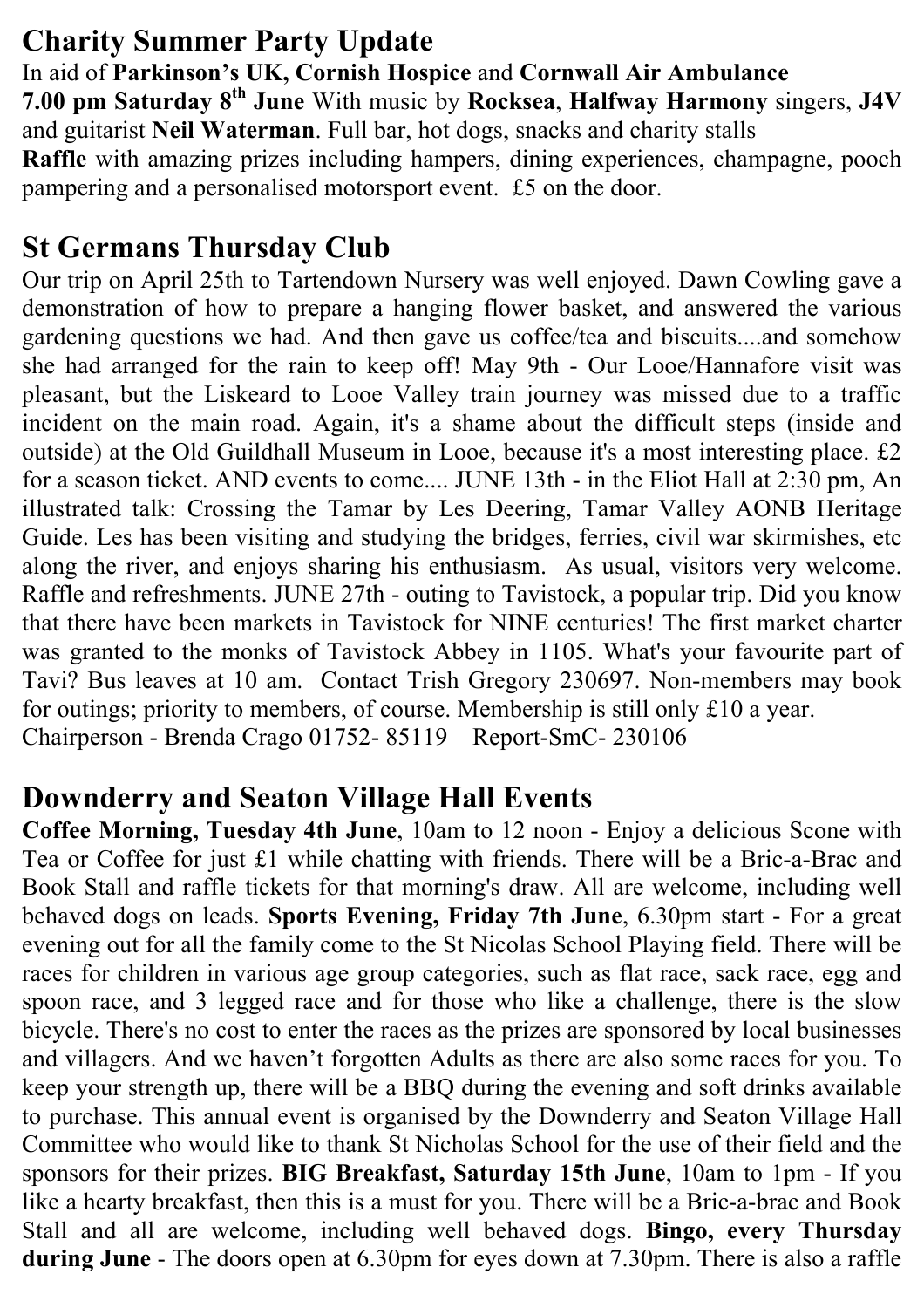and tea, coffee, soft drinks and snacks are available. Or if you fancy something stronger, larger and wine can also be purchased. All welcome. **Coming in July ......**

Saturday 20th - Big Breakfast Saturday 27th to 4th August - Art & Crafts Show

**Downderry and Seaton Carnival 2019 Picking the Carnival Monarch, 1st June live on Facebook** - This is the first event and one of the most important. Go to www.downderryandseatonvillagehall.co.uk to find out who is the Carnival Monarch 2019. **Tickets go on sale on Monday 17th June for the Quiz Night and Nibbles** on Friday 12th July. Tickets cost £5 each and will be available from Summink Different in Downderry and the Village Hall website (www.downderryandseatonvillagehall.co.uk).

**Crowning of the Carnival Monarch, 29th June** - Come and see the Crowning of our Carnival Monarch and join in the fun with Mr Zig Zag, the children's entertainer sponsored by Waves Bar. The doors open for this family event at 6.30pm for 7pm start. Entry is free and there will be a licensed bar and refreshments on sale. There will also be a raffle with lots of prizes donated by local attractions, businesses and villagers.

It's time to get your thinking caps on and decide your theme for the **Carnival Parade on Sunday 7th July**. The classes are: Best in Parade, Best Float, Best walking single up to 14 years of age, Best walking group up to 14 years of age, Best walking single or group over 14 years of age and Best family group. You can register your interest this month via the Village Hall website (www.downderryandseatonvillagehall.co.uk) or just turn up on the day. **July Carnival Programme** .... Tuesday 2nd - 1940s Theme Tea Party in the Village Hall from 2.00pm. Thursday 4th - Adult Bingo in the Village Hall. Doors open 6.30pm for eye's down at 7.30pm. Friday 5th - Children's Bingo and Disco in the Village Hall. This event starts with an under 8s Disco at 4.30pm followed by Bingo for all ages at 6pm. It finishes with a Disco for 8 - 16 year olds from 7pm to 8.30pm. Saturday 6th - Family Treasure Hunt. The Village Hall doors open at 2pm for registration. Sunday 7th - Carnival Day. Registration for the Parade is at 2pm in Seaton. The Parade will end in St Nicolas School for prize giving and much much more. Friday 12th - Golf Event at Whitsand Bay Golf Club. Registration, raffle tickets and bacon butties available from 9am. Contact Keith Smith (01503 250412) for more information. Friday 12th - Quiz Night and Nibbles. The Village Hall doors open at 6.30pm for 7.30pm start. Saturday 13th - Join us on Downderry Beach in the afternoon and see the end of the Raffle Race which starts on Seaton Beach at approx 7.15pm. There will be a BBQ, games and a band to finish the evening off. For more information about these events go to the Village Hall website (www.downderryandseatonvillagehall.co.uk). If you would like to volunteer to help at any of these events, please contact Keith or Mandy Smith on 01503 250412.

**Burraton Male Voice Choir - FRIDAY 7th JUNE 2019** 7.30pm doors open at 7.00pm at **ST GERMANS PRIORY CHURCH.** This well known popular choir is based in Saltash. Their programme contains a wide variety of songs which, together with the wonderful acoustics of the building, promises to be a very enjoyable evening. Tickets £5.00 available from crbo.co.uk/stgermans 01726879500 and from St Germans village shop. Wine /fruit juice will be available to buy on the night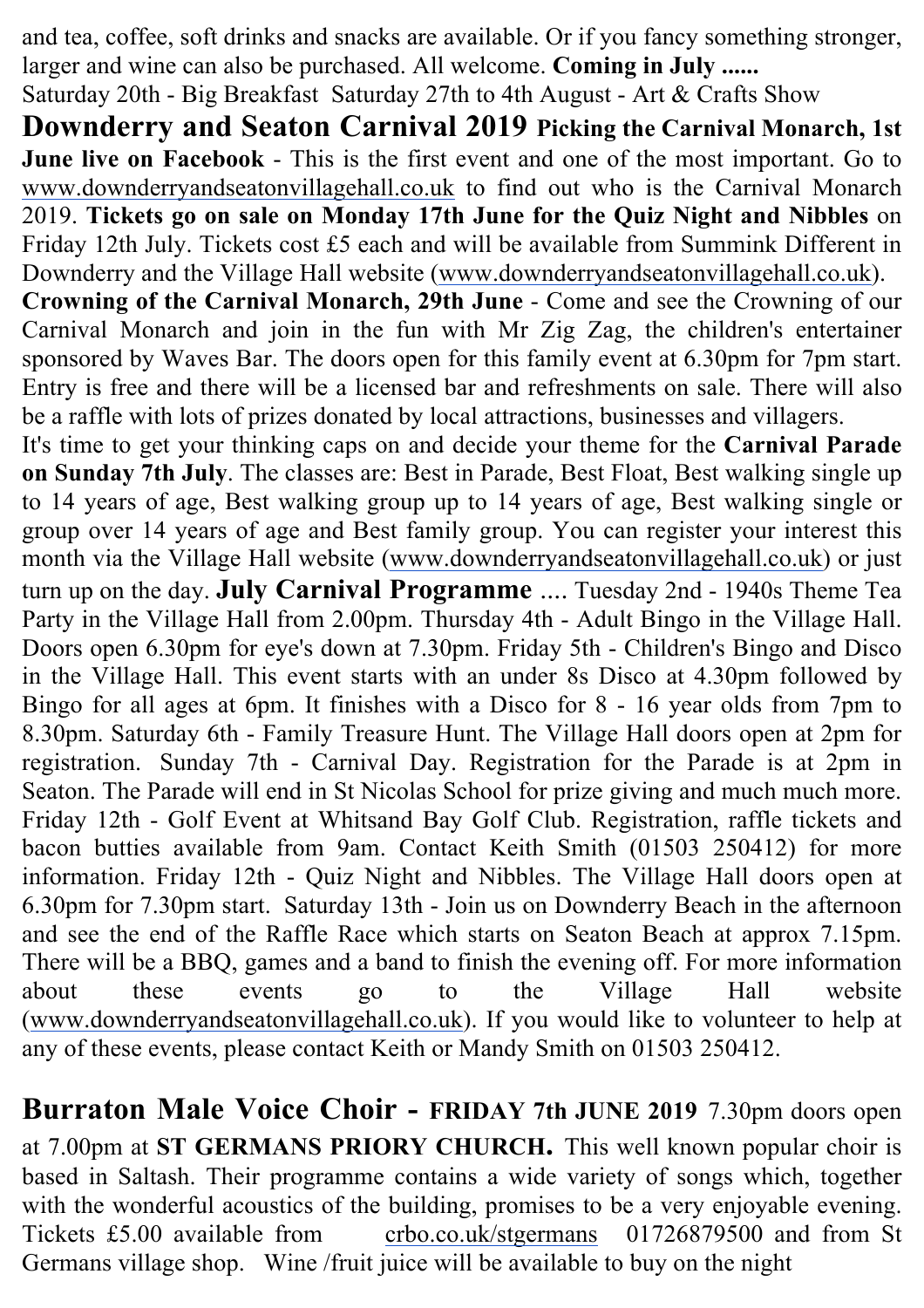## **Quay Sailing Club Annual Gala (St Germans)**

**Saturday June 29th at 12pm.** The Quay Sailing Club very much looks forward to welcoming friends old and new to this years Gala. This years theme is 'Pirates' and although fancy dress is not at all necessary, it would be lovely to see at least one or two pirates on the day. This year we have lots of good old fashioned fun for all the family. For our younger visitors, how would you like to try out some 'pirate talk' or find some treasure, why not join your friends at our craft table where there will be lots of 'piraty' things to make, and of course there will be all the usual fun games for you to enjoy. On the water there will be lots of action from our Flashboats and this year we have some novelty inflatable races planned, so come prepared to join in. If you fancy something a little more sedate why not take a leisurely boat trip on our beautiful Drascombe Longboat Chouette, and of course don't forget to buy a duck for the ever popular annual duck race, you've got to be in it to win it. After all this fun why not have a nice cup of tea or coffee and some wonderful homemade cakes or perhaps a tasty burger or hot dog, and of course for those of you who would like something a little stronger the club bar will be open all afternoon as will the Pimms tent and it wouldn't be a gala without icecream. Proceeds from this years Gala will be shared between Kids on the Water, the RNLI and The Quay Sailing Club. We look forward to welcoming you all.

**Hessenford WI** This month's our Resolutions meeting and Vice President Marie warmly welcomed Mrs. Yvonne Gibbs and her daughter Martine from Downderry and Seaton W.I. Yvonne will be our link delegate at the NFWI Annual Conference in Bournemouth next month. The first resolution is "A call against the decline in local bus services". This is having such a serious impact on many people without a car, depriving them of social contact, GP visits, educational opportunities etc. We decided to let our delegate listen to the discussion at the conference and use her discretion on how to vote. The second resolution " Don't fear the smear" which is particularly worrying in younger women, is so vitally important and we voted unanimously for it. In complete contrast to the above discussions we then had tea and biscuits and a game of Beetle. We really are a very progressive W.I! Our guest speaker at the next meeting is Anthony Blacker, "Running his own Nature Conservancy " on Tuesday 4th June , 7p.m. at Widegates Hall. Do pop along and join us.

**Downderry and Seaton WI Members meeting on 11th June 1 to 3.30 The Zone** – Ancient Jewellery: The archaeology of Bling. Visitors always welcome. Come along and give us a go. **Craft group 18<sup>th</sup> June 2 to 4 p.m. The Zone Cost £2** – bring your own project along to work on. Need a bit of help with something? Come and chat over a cup of tea. Most crafts covered. **Singing group 25th June 1 to 3 p.m. The Zone Cost £3** – Welcome summer in with this session of singing for fun. All women welcome. **Gardening group 22nd June 10 to 12 p.m. Broads Yard Car Park** - Come along for a Coffee at Summink diffrent at about 11.30 a.m. if you can't make the gardening bit we would love to see you. **Walking Group: Next walk 27th June meet at Broads Yard at 10 a.m**. - Destination to be advised, please see notice boards, **Photography and BBQ on the beach Tuesday 25th June at 7.00 p.m.** Teaming up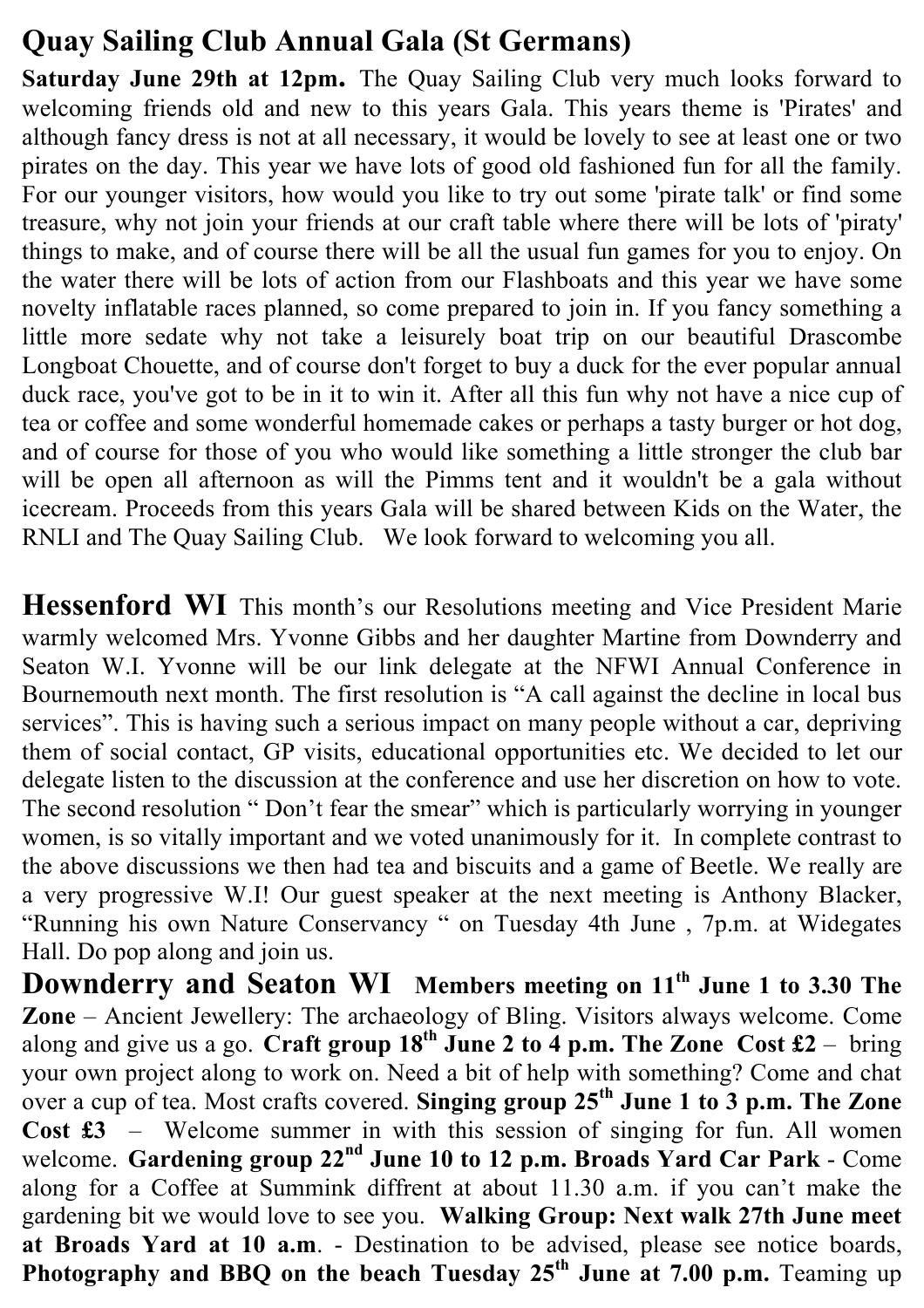with Woolacotts of Liskeard once again, we will be offering a splendid evening on Downderry beach learning more about our cameras followed by a simple BBQ. This will be an open meeting (see boards in the Village) for which there is a £5 charge. Limited numbers so booking is essential, please let Sue Dobinson know if you would like to come 01503250325.

**Plymouth Symphony Orchestra at Sterts** The Downderry Bus has been booked, Bill Woods will be our driver for the PSO concert at Sterts on Sunday 16th June at 5:30 pm. Lively, lovely music from Porgy and Bess, Copeland's Appalachian Spring, Walton's Facade and Vaughan-Williams' Wasp Overture! Leaving St Germans at 4:30 pm; return 8:30 approx-Sterts is a covered, but outdoor venue - bring a cushion, and dress for the weather. Concert tickets - £12, £10 concessions, £6 children Please contact Bill 230096 or Sue Cousins 230106

#### **News from Downderry and Seaton Residents Association - DaSRA**

An important step forward this year has been made with the development of the **DaSRA website** - www.dasra.co.uk. Our aim is for it to be a go-to source for information about what's happening in Downderry and Seaton. You will find updates on Planning Applications, news on Traffic and Road Closures and other issues, listings for upcoming events and easy access to many public and voluntary services that are actively supporting and entertaining residents. One click takes you to the Village Hall site, another click and you can read Nut Tree on-Line; there is information about Community Bus trips, as well as the new timetable for the 75 CityBus service to name just a few entries. Information is always two-way so if your organisation is holding an event or updating a service, do let us know and details can be on the website without delay. Also, we would love to hear what information you would like to see on the DaSRA website. Send copy or comments to info@dasra.co.uk, or contact Laura Done on 01503 250911. A date for your diary : **Wednesday 26 June. DaSRA AGM**. 7.00pm at St Nicolas Church. AGMs are rarely seen as a "must-go-to" event but we want this one to be just that for you. While we welcome the chance to update you on DaSRA's agenda, the meeting offers a great chance for residents to share and discuss ideas with each other about life in our two villages. DaSRA exists to represent your views on any issue that needs action to improve life in our community. We can only do this through consultation so do come along and talk with us. We'd also welcome talking with anyone who's interested in joining us in developing our agenda. Look forward to seeing you on 26th. Laura Done, Chair, DaSRA. 01503 250911

**Community Bus News** A gentle reminder to all passengers who use discretionary passes on our registered routes, namely the Plymouth, Liskeard, Trago Mills and Seaton services. Can you please try to remember always to have your pass with you, as it is possible that an inspector could choose to come on board during a journey to check up, that our claims for reimbursement are being made properly. Many thanks. June will be a busy month with a visit to the Royal Cornwall Show at Wadebridge on June 7 and a chance to travel to Falmouth and the International Sea Shanty Festival on June 14. There are also trips to Truro on June 19 and to Totnes on June 28. There will be a visit to Kernow Mill at 13.00 on Monday June 10. Please don't forget that we also have the service to Looe on the first Monday of each month. It leaves Downderry at 11.30, allowing good time for a stroll, some shopping and a long lunch, and returns from Looe at 3pm. Ideal during the summer months. I am sure these trips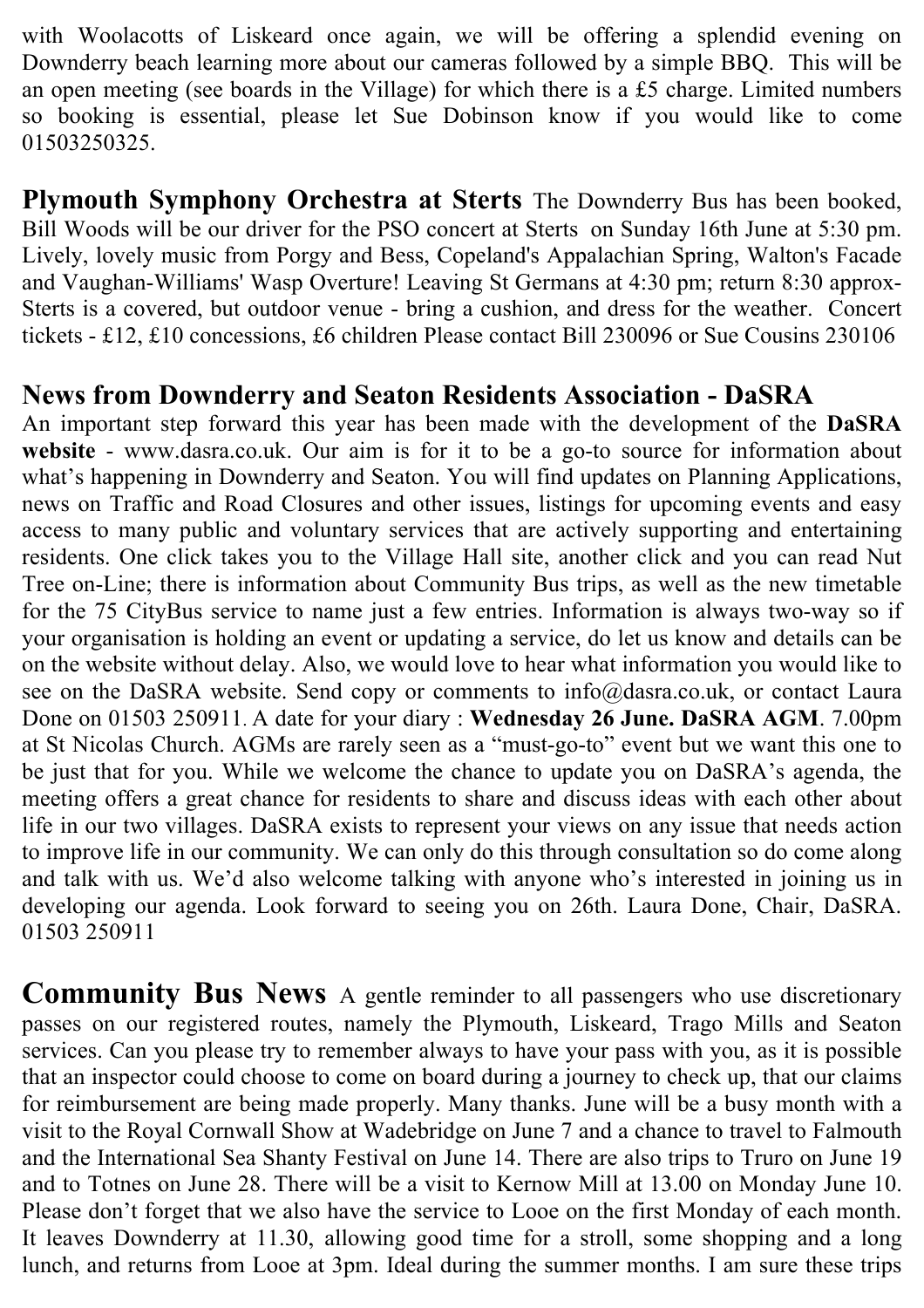will prove very popular, so please book early. For all passenger bookings please call **Kath Banks, Monday to Friday 09.00-17.00 on 250611.** Other useful contact tel nos are: **Jane Mather for bus hire bookings by affiliated groups on 250840,** and **Jo Woodley for 300 Club membership** for the monthly cash prize draw **on250489.** Please contact me, **Kevin Done, chairman, on 250911** with any bright ideas and suggestions for how we can improve and expand the operation. And any brickbats, please throw them gently.

| DATE                                                                   |     | <b>DESTINATION</b>                                              | <b>DEPART</b> | <b>LENGTH</b>             | <b>FARES</b>  |               |
|------------------------------------------------------------------------|-----|-----------------------------------------------------------------|---------------|---------------------------|---------------|---------------|
|                                                                        |     |                                                                 |               | STAY                      | <b>SINGLE</b> | <b>RETURN</b> |
| June                                                                   |     |                                                                 |               |                           |               |               |
| Monday                                                                 | 3   | Looe                                                            | 11.30am       | 4 Hours                   | £1.50         | £2.10         |
| Tuesday                                                                | 4   | Plymouth                                                        | 9.30 am       | 4 Hours                   | £2.70         | £3.90         |
| Thursday                                                               | 6   | Liskeard                                                        | 9.30 am       | 2 Hours                   | £1.90         | £2.60         |
| Friday                                                                 | 7th | <b>CORNWALL Show</b>                                            | 9.15 am       | tickets £18 adult, £6 for |               | £5.00         |
|                                                                        |     |                                                                 |               | children under 16         |               |               |
| Saturday                                                               | 8   | <b>Trago Mills</b>                                              | 2.00 pm       | 2.25 Hours                | £3.00         | £3.40         |
| Monday                                                                 | 10  | <b>Kernow Mills</b>                                             | 1.30 pm       |                           |               | £2.00         |
| Tuesday                                                                | 11  | Plymouth                                                        | 9.30 am       | 4 Hours                   | £2.70         | £3.90         |
| Thursday                                                               | 13  | Liskeard                                                        | 9.30 am       | 2 Hours                   | £1.90         | £2.60         |
| Friday                                                                 | 14  | <b>FALMOUTH - Sea</b>                                           | 9.30 am       | 4 Hours                   |               | £8.00         |
|                                                                        |     | <b>Shanty Festival</b>                                          |               |                           |               |               |
| Tuesday                                                                | 18  | Plymouth                                                        | 9.30 am       | 4 Hours                   | £2.70         | £3.90         |
| Wednesday                                                              | 19  | <b>TRURO</b>                                                    | 9.30 am       | 4 Hours                   | £4.60         | £6.20         |
| Thursday                                                               | 20  | Liskeard                                                        | 9.30 am       | 2 Hours                   | £1.90         | £2.60         |
| Friday                                                                 | 21  | Coffee Morning + 300 club, Village Hall, 10.30-12.00 noon £1.00 |               |                           |               |               |
| Tuesday                                                                | 25  | Plymouth                                                        | 9.30 am       | 4 Hours                   | £2.70         | £3.90         |
| Thursday                                                               | 27  | Liskeard                                                        | 9.30 am       | 2 Hours                   | £1.90         | £2.60         |
| Friday                                                                 | 28  | <b>TOTNES</b>                                                   | 9.30 am       | 4 Hours                   | £4.10         | £5.70         |
| July                                                                   |     |                                                                 |               |                           |               |               |
| Monday                                                                 | 1   | Looe                                                            | 11.30am       | 4 Hours                   | £1.50         | £2.10         |
| Tuesday                                                                | 2   | Plymouth                                                        | 9.30 am       | 4 Hours                   | £2.70         | £3.90         |
| Wednesday                                                              | 3   | <b>EXETER</b>                                                   | 9.30 am       | 4 Hours                   | £5.60         | £7.20         |
| Thursday                                                               | 4   | Liskeard                                                        | 9.30 am       | 2 Hours                   | £1.90         | £2.60         |
| Tuesday                                                                | 9   | Plymouth                                                        | 9.30 am       | 4 Hours                   | £2.70         | £3.90         |
| Thursday                                                               | 11  | Liskeard                                                        | 9.30 am       | 2 Hours                   | £1.90         | £2.60         |
| Friday                                                                 | 12  | Tavistock                                                       | 9.30 am       | 4 Hours                   | £3.60         | £5.15         |
| Saturday                                                               | 13  | <b>Trago Mills</b>                                              | 2.00 pm       | 2.25 Hours                | £3.00         | £3.40         |
| Tuesday                                                                | 16  | Plymouth                                                        | 9.30 am       | 4 Hours                   | £2.70         | £3.90         |
| Wednesday                                                              | 17  | <b>TRURO</b>                                                    | 9.30 am       | 4 Hours                   | £4.60         | £6.20         |
| Thursday                                                               | 18  | Liskeard                                                        | 9.30 am       | 2 Hours                   | £1.90         | £2.60         |
| Friday                                                                 | 19  | Garden Party + 300 club, St Nicholas, 2.45-4.30 £4.50           |               |                           |               |               |
| Tuesday                                                                | 23  | Plymouth                                                        | 9.30 am       | 4 Hours                   | £2.70         | £3.90         |
| Thursday                                                               | 25  | Liskeard                                                        | 9.30 am       | 2 Hours                   | £1.90         | £2.60         |
| Friday                                                                 | 26  | <b>Padstow Lobster</b>                                          | 9.30 am       | 4 Hours                   |               | TBA           |
|                                                                        |     | Hatchery                                                        |               |                           |               |               |
| Tuesday                                                                | 28  | Plymouth                                                        | 9.30 am       | 4 Hours                   | £2.70         | £3.90         |
| TO BOOK SEATS TELEPHONE DOWNDERRY (01503) 250611 Mon-Fri 9.00am-5.00pm |     |                                                                 |               |                           |               |               |
| Under 5's to be accompanied by a responsible adult.                    |     |                                                                 |               |                           |               |               |

**Community Bus 300 Club** The community bus held its May coffee morning at DOWNDERRY AND SEATON VILLAGE HALL on Friday 17th. May, and the draw was made for the 300 Club. The winners were 1st. Joan Measures no.64., 2nd. Yvonne Byles no. 61 and 3rd. Steph Weaver no. 72. However, 9 members did not renew their number in time for the draw, sorry, you have to be paid to date to win, better luck next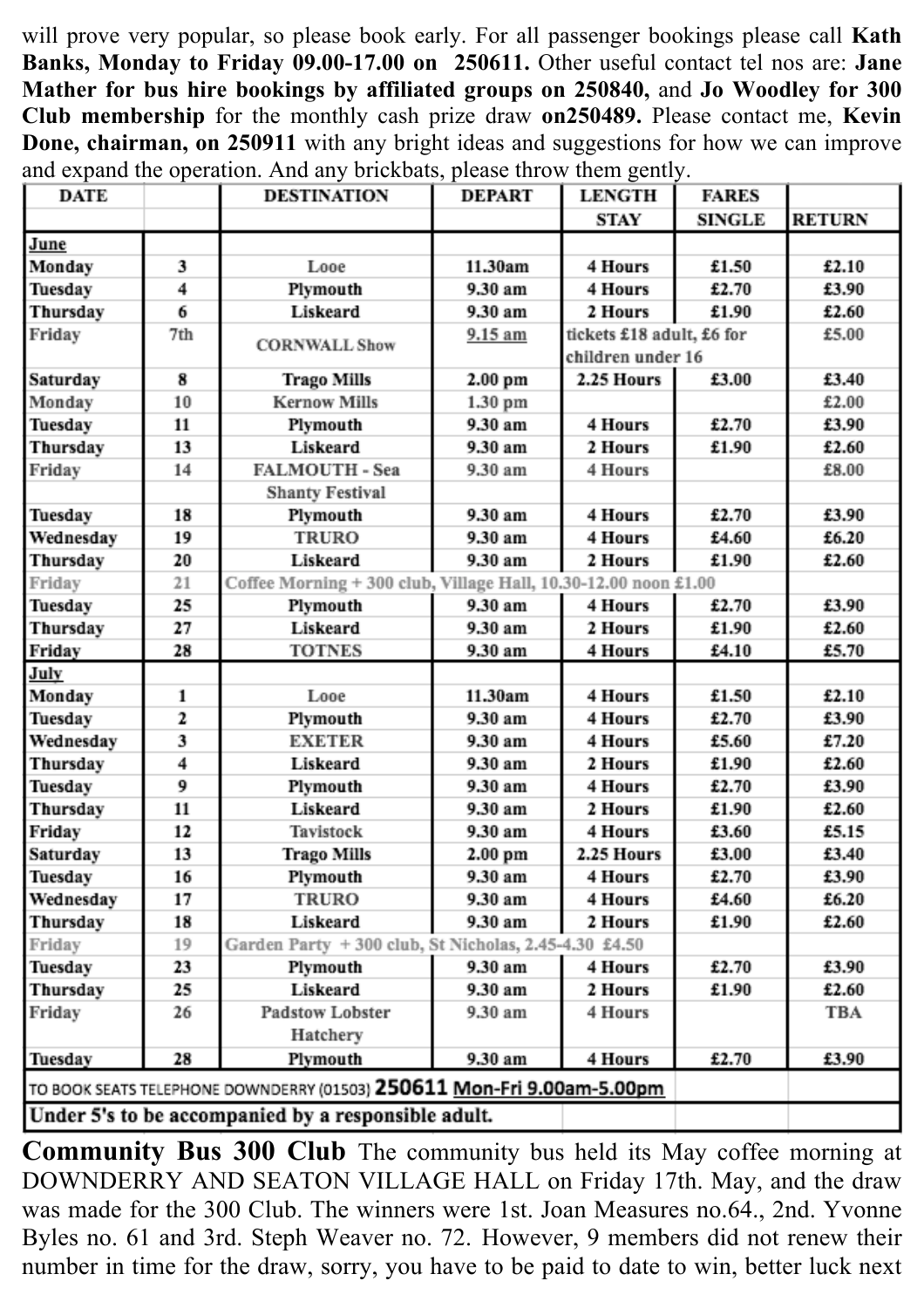time. The June coffee morning will again be in the hall on FRIDAY 21ST.JUNE. JW

## **St. Germans Community Centre 48th Open Flower and Vegetable Show – Eliot Hall** Saturday 3rd August 2019 2.30 – 4.30 pm

Hopefully at the time of reading this article you will all have your plants planted and your handicrafts in hand as we look forward to a successful 48<sup>th</sup> Open Flower and Vegetable Show in St Germans. I know that we have spent some time in our household deciding what we can make, bake or grow. Our motto is "If you're not in it you can't win it." As always we look forward to helping fill the benches on show day and to enjoying the surprise results that always throw in a curve ball on show day. This year we are delighted to announce the presentation of: **St Germans W.I. Coronation Flower Pot.** This award will be presented for **Best Single Stem Cut Flower Classes 13-18.** These classes are: 13. **Rose – 1 hybrid tea**, 14. **1 Hydrangea head**, 15. **1 perfect flower head**, 16. **1 flower head – multiheaded**, 17. **1 flower head – spike**, 18. **1 stem of scented flower.** We will provide more details of this exciting addition to our show next month. One section I particularly want to draw attention to this month is the **Photography section classes 73 to 79**. According to the OED '*Photography is the art or practice of taking and processing photographs.*' Photographs, by definition, are '*a picture made using a camera, in which an image is focused on to light-sensitive material and then made visible and permanent by chemical treatment, or stored digitally*.' Some of the most naturally effective and thought inspiring scenes are captured by enthusiasts who wait patiently for the perfect opportunity to press the shutter button and immortalise the moment. For the second year running we have classes for both photographic and non-photographic paper allowing opportunity for those of us who may have something saved on data back up to join in 'showing off' our photography skills. Classes include: "**Garden Landscape**," "**Unusual Perspective**," "**Celebration**," "**Garden Scene**," "**Surprise Surprise**," and "**Let's Party**." For our younger exhibitors (CHILDREN 16 OR UNDER) we have the thought provoking topic – "**This makes me happy!**" Other sections within the show you may be interested in are: Floral Art, Flowers, Vegetables, Art, Cookery, and the much loved Children's Only section. **All** the sections have a class for children so if your loved one is a dab hand with a brush or is green fingered by nature then do pick up a schedule today to see what classes we have to inspire them. Show schedules are currently available from **ST GERMANS COMMUNITY SHOP – St Germans, QUAY LANE SURGERY - St Germans, DIRECT FROM THE DROP BOX OUTSIDE 67 ELIOT DRIVE - St Germans,** as well as other local business establishments.

**CURRENT VACANCY** – **Show Secretary** – having spent many years supporting our village shows it is with sadness that Margaret Walker has decided to step down as Show Secretary so if you can volunteer your time to help keep this show thriving please do get in touch. If you have some fresh ideas to help take the show forward towards its 50th year anniversary in 2021 or can spare a couple of hours around show time next year then **please do contact Margaret Walker on 01503 230471.**